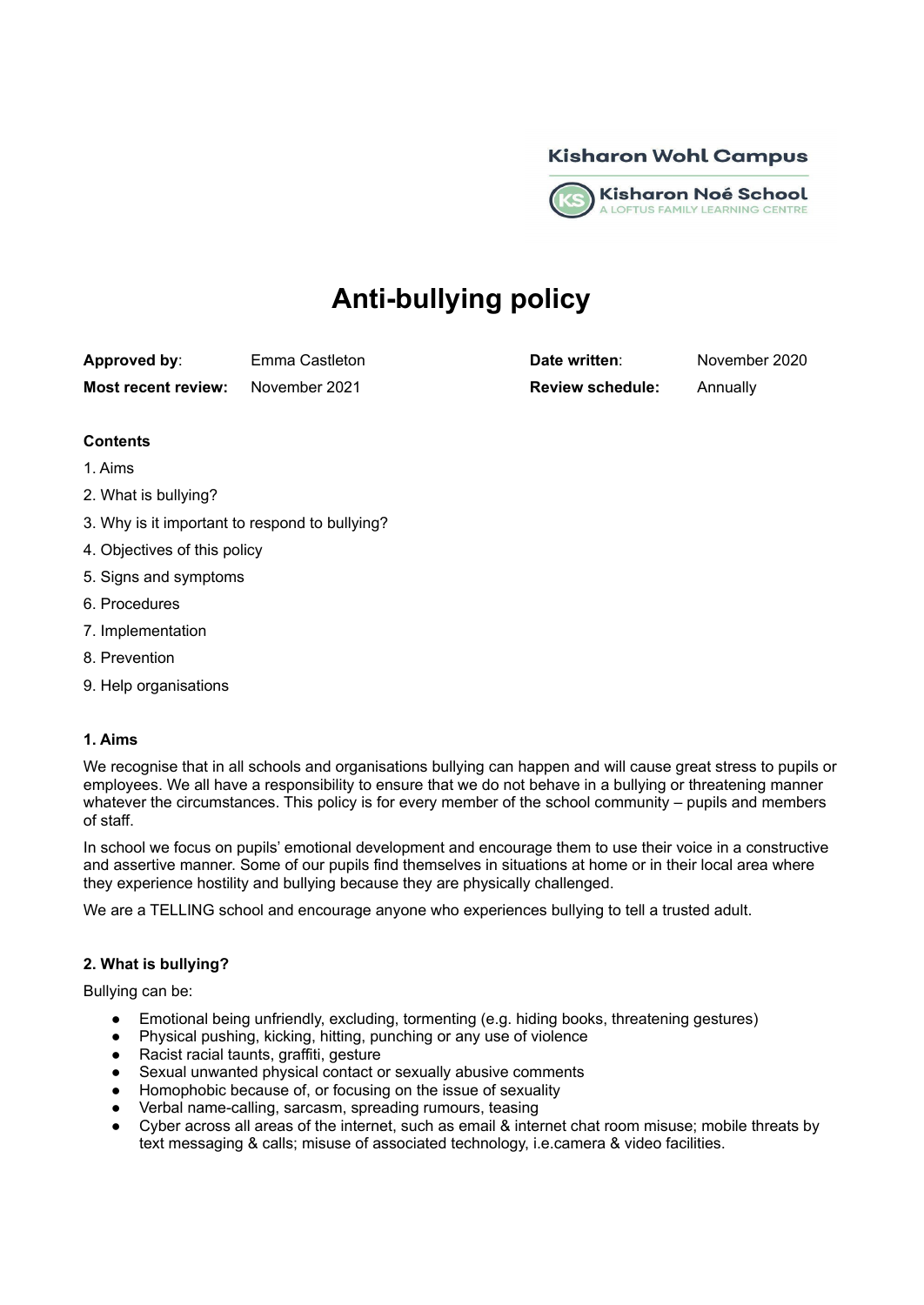# **3. Why is it important to respond to bullying?**

Bullying hurts. No one deserves to be a victim of bullying. Everybody has the right to be treated with respect. Pupils who are bullying need to learn different ways of behaving. Schools have a responsibility to respond promptly and effectively to issues of bullying.

## **4. Objectives of this policy**

All trustees, teaching and support staff, pupils and parents should have an understanding of what bullying is. All trustees, teaching and non-teaching staff should know what the school policy is on bullying, and follow it when bullying is reported.

All pupils and parents should know what the school policy is on bullying, and what they should do if bullying arises.

As a school we take bullying seriously. Pupils and parents should be assured that they will be supported when bullying is reported. Bullying will not be tolerated.

## **5. Signs and symptoms**

A child may indicate by signs or behaviour that he or she is being bullied. Adults should be aware of these possible signs and that they should investigate if a child:

- Doesn't want to go on the school bus
- Changes their usual routine
- Becomes withdrawn, anxious, or lacking in confidence
- Starts stammering
- Withdraws communication
- Attempts or threatens suicide or self-harm
- Cries themselves to sleep at night or has nightmares
- Feels ill in the morning; Is anxious about personal care
- Begins to do poorly in their school work
- Has possessions which are damaged or "go missing"
- Has unexplained cuts or bruises
- Becomes aggressive, disruptive or unreasonable; Is bullying other children or siblings
- Stops eating
- Is frightened to say what's wrong
- Gives improbable excuses for any of the above.

These signs and behaviours could indicate other problems, but bullying should be considered a possibility and should be investigated.

### **6. Procedures**

### **Reporting**

- Report and report bullying incidents via CPOMS
- In serious cases parents should be informed and will be asked to come into a meeting to discuss the issue. If necessary and appropriate, police will be consulted.
- The bullying behaviour or threats of bullying must be investigated, and the bullying stopped quickly.
- An attempt will be made to help the bully (bullies) change their behaviour.

#### **Outcomes**

- The bully/bullies may be asked to genuinely apologise.
- Other consequences may take place.
- In serious cases, suspension or exclusion will be considered.
- If possible, the pupils will be reconciled.